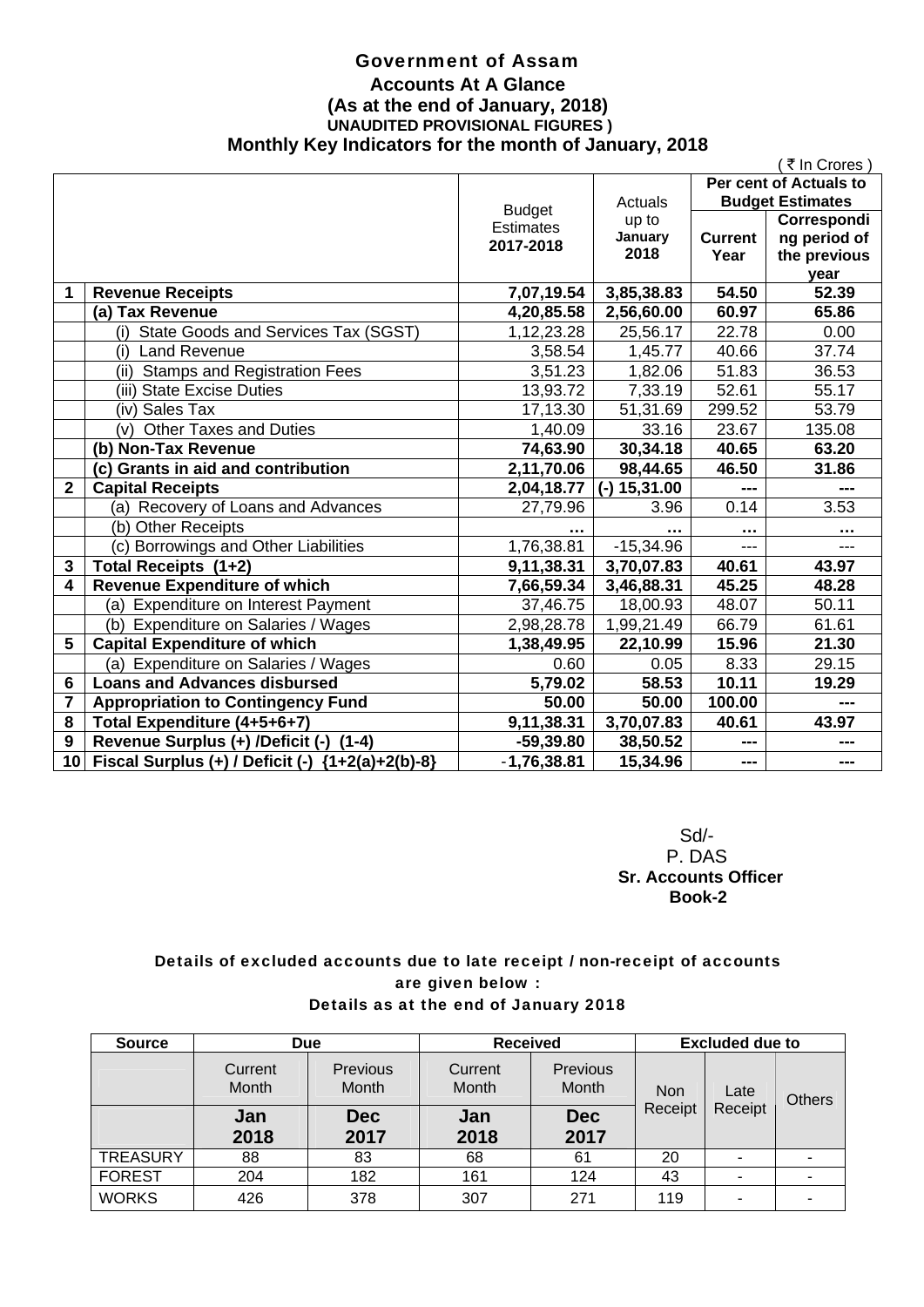### Monthly trend of **TAX REVENUE**  ( Refer to Item No. 1 (a) of Monthly Accounts at a Glance )

|                  |                |                    |                | ∶₹ In crores `     |
|------------------|----------------|--------------------|----------------|--------------------|
|                  | 2017-18        |                    | 2016-17        |                    |
| <b>Months</b>    | <b>MONTHLY</b> | <b>PROGRESSIVE</b> | <b>MONTHLY</b> | <b>PROGRESSIVE</b> |
| <b>APRIL</b>     | 1.086.22       | 1.086.22           | 2,177.07       | 2.177.07           |
| <b>MAY</b>       | 4.250.07       | 5,336.29           | 2,193.61       | 4,370.68           |
| <b>JUNE</b>      | 2,662.84       | 7,999.13           | 2,214.93       | 6.858.61           |
| <b>JULY</b>      | 1.784.45       | 9.783.58           | 2,209.20       | 8.794.81           |
| <b>AUGUST</b>    | 1,723.13       | 11.506.71          | 2,216.56       | 11,011.37          |
| <b>SEPTEMBER</b> | 3.046.59       | 14,553.30          | 2,258.27       | 13,269.64          |
| <b>OCTOBER</b>   | 3,755.53       | 18,308.83          | 2,304.63       | 15,574.27          |
| <b>NOVEMBER</b>  | 2,710.16       | 21,018.99          | 1,728.83       | 17,303.10          |
| <b>DECEMBER</b>  | 2,624.40       | 23,643.39          | 3,854.86       | 21,157.96          |
| <b>JANUARY</b>   | 2,016.61       | 25,660.00          | 1,612.47       | 22,770.43          |
| <b>FEBRUARY</b>  |                |                    | 2,048.89       | 24,819.32          |
| <b>MARCH</b>     |                |                    | 7,448.88       | 32,268.20          |

**Note :** As the details of excluded accounts are not likely to be the same for the current and corresponding periods, the comparison will be indicative only. For details of excluded accounts, reference to Accounts at a Glance is invited.

### Monthly trend of **NON-TAX REVENUE**  ( Refer to Item No. 1 (b) of Monthly Accounts at a Glance )

|                  |                |                    |                | ∶₹ In crores )     |         |  |
|------------------|----------------|--------------------|----------------|--------------------|---------|--|
| <b>Months</b>    | 2017-18        |                    |                |                    | 2016-17 |  |
|                  | <b>MONTHLY</b> | <b>PROGRESSIVE</b> | <b>MONTHLY</b> | <b>PROGRESSIVE</b> |         |  |
| <b>APRIL</b>     | 192.25         | 192.25             | 166.18         | 166.18             |         |  |
| <b>MAY</b>       | 205.65         | 397.90             | 186.78         | 352.96             |         |  |
| <b>JUNE</b>      | 229.26         | 627.16             | 219.41         | 572.37             |         |  |
| <b>JULY</b>      | 178.15         | 805.31             | 198.40         | 770.77             |         |  |
| <b>AUGUST</b>    | 338.46         | 1,143.77           | 1,660.97       | 2,431.74           |         |  |
| <b>SEPTEMBER</b> | 102.44         | 1,246.21           | 224.28         | 2,656.02           |         |  |
| <b>OCTOBER</b>   | 303.37         | 1,549.58           | 237.71         | 2,893.73           |         |  |
| <b>NOVEMBER</b>  | 218.02         | 1,767.60           | 279.25         | 3,172.98           |         |  |
| <b>DECEMBER</b>  | 336.37         | 2,103.97           | 257.19         | 3,430.17           |         |  |
| <b>JANUARY</b>   | 930.21         | 3,034.18           | 264.67         | 3,694.84           |         |  |
| <b>FEBRUARY</b>  |                |                    | 98.89          | 3,793.73           |         |  |
| <b>MARCH</b>     |                |                    | 514.05         | 4,307.78           |         |  |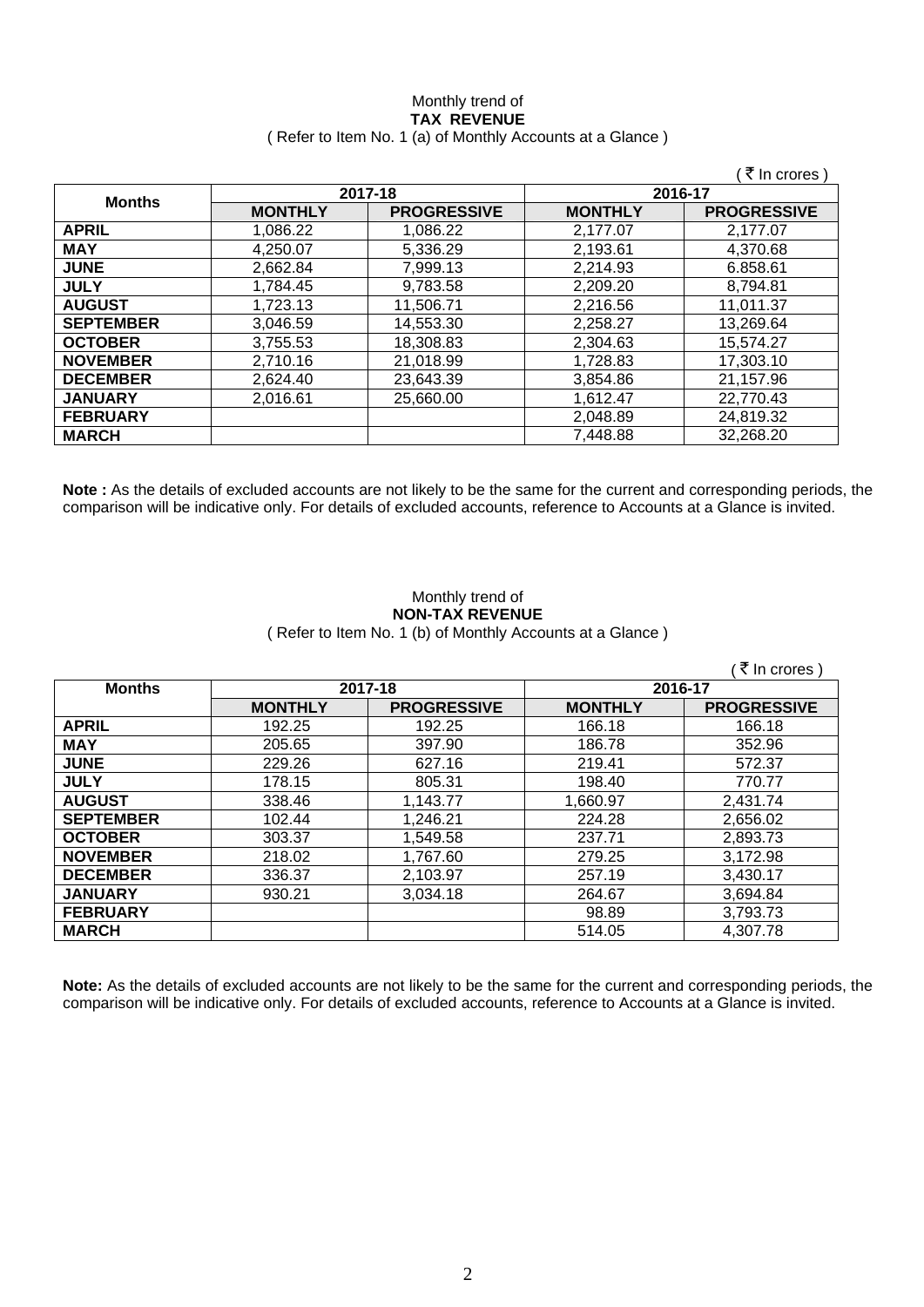# Monthly trend of **GRANTS-IN-AID AND CONTRIBUTION**

( Refer to Item No. 1 (c) of Monthly Accounts at a Glance )

|                  |                |                    |                | ∶₹ In crores )     |
|------------------|----------------|--------------------|----------------|--------------------|
| <b>Months</b>    |                | 2017-18            |                | 2016-17            |
|                  | <b>MONTHLY</b> | <b>PROGRESSIVE</b> | <b>MONTHLY</b> | <b>PROGRESSIVE</b> |
| <b>APRIL</b>     | 0.00           | 0.00               | 443.89         | 443.89             |
| <b>MAY</b>       | 1,045.17       | 1,045.17           | 781.92         | 1,225.81           |
| <b>JUNE</b>      | 1,054.06       | 2,099.23           | 908.51         | 2,134.32           |
| <b>JULY</b>      | 2.086.29       | 4,185.52           | 1,104.10       | 3,238.42           |
| <b>AUGUST</b>    | 1,002.04       | 5,187.56           | 515.02         | 3,753.44           |
| <b>SEPTEMBER</b> | 621.50         | 5,809.06           | 2,138.89       | 5,892.33           |
| <b>OCTOBER</b>   | 819.45         | 6,628.51           | 406.10         | 6,298.43           |
| <b>NOVEMBER</b>  | 1,001.77       | 7,630.28           | 500.94         | 6,799.37           |
| <b>DECEMBER</b>  | 1,697.31       | 9,327.59           | 948.64         | 7,748.01           |
| <b>JANUARY</b>   | 517.06         | 9,844.65           | 458.34         | 8,206.35           |
| <b>FEBRUARY</b>  |                |                    | 901.98         | 9,108.33           |
| <b>MARCH</b>     |                |                    | 3,431.75       | 12,540.08          |

**Note :** As the details of excluded accounts are not likely to be the same for the current and corresponding periods, the comparison will be indicative only. For details of excluded accounts, reference to Accounts at a Glance is invited.

### Monthly trend of **RECOVERY OF LOANS AND ADVANCES**  ( Refer to Item No. 2 (a) of Monthly Accounts at a Glance )

|                  |                |                    |                | ∶ ₹ In crores )    |
|------------------|----------------|--------------------|----------------|--------------------|
| <b>Months</b>    | 2017-18        |                    | 2016-17        |                    |
|                  | <b>MONTHLY</b> | <b>PROGRESSIVE</b> | <b>MONTHLY</b> | <b>PROGRESSIVE</b> |
| <b>APRIL</b>     | 1.06           | 1.06               | 0.41           | 0.41               |
| <b>MAY</b>       | 0.28           | 1.34               | 1.04           | 1.45               |
| <b>JUNE</b>      | 0.50           | 1.84               | 1.00           | 2.45               |
| <b>JULY</b>      | 0.33           | 2.17               | 13.14          | 15.59              |
| <b>AUGUST</b>    | 0.32           | 2.49               | 0.36           | 15.95              |
| <b>SEPTEMBER</b> | 0.38           | 2.87               | 0.24           | 16.18              |
| <b>OCTOBER</b>   | 0.13           | 3.00               | 0.22           | 16.40              |
| <b>NOVEMBER</b>  | 0.30           | 3.30               | 0.22           | 16.62              |
| <b>DECEMBER</b>  | 0.47           | 3.77               | 2.88           | 19.50              |
| <b>JANUARY</b>   | 0.19           | 3.96               | 0.61           | 20.11              |
| <b>FEBRUARY</b>  |                |                    | 0.16           | 20.27              |
| <b>MARCH</b>     |                |                    | 0.36           | 20.63              |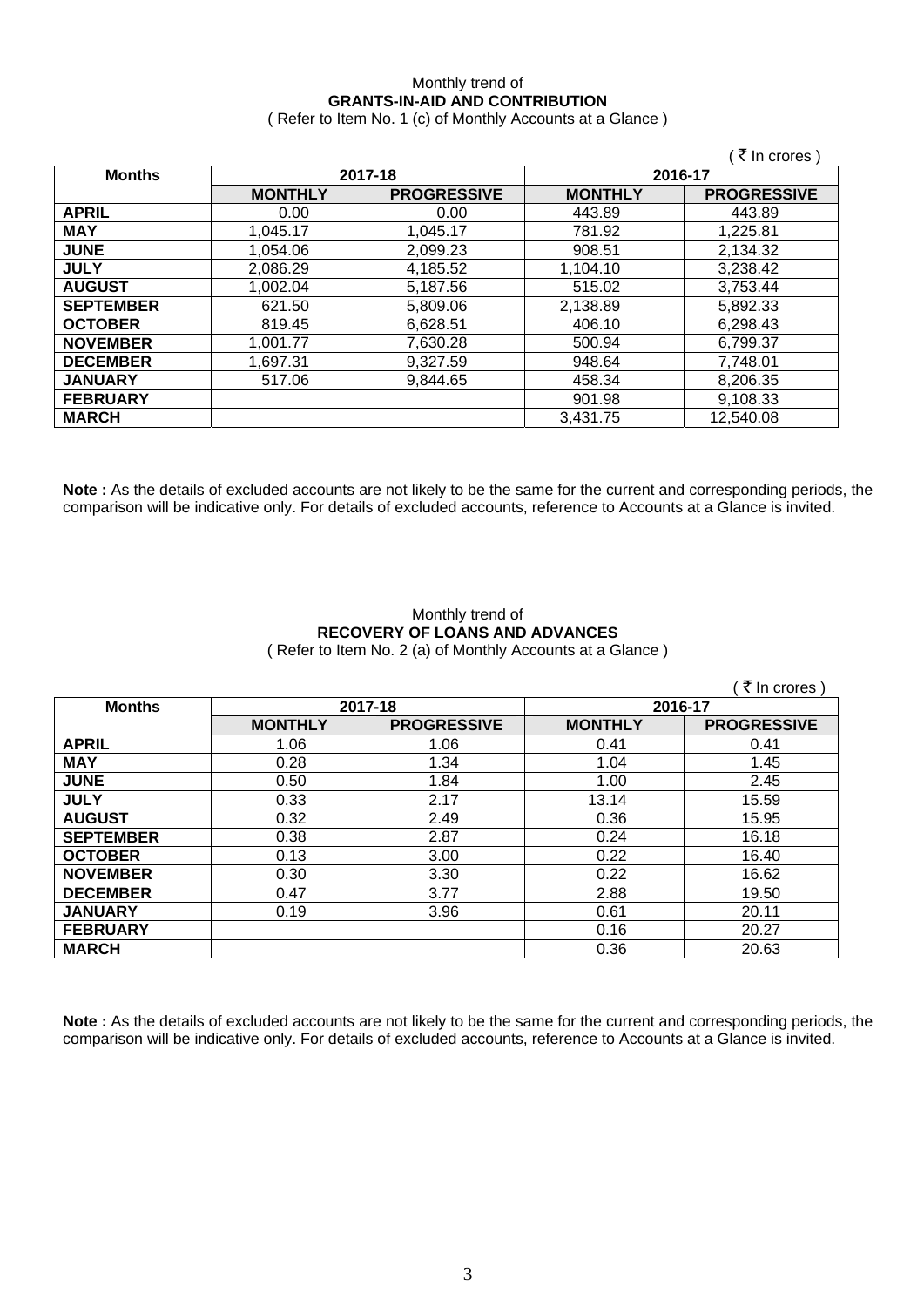### Monthly trend of **OTHER RECEIPTS**  ( Refer to Item No. 2 (b) of Monthly Accounts at a Glance )

|                  |                |                    |                | ∶ ₹ In crores )    |
|------------------|----------------|--------------------|----------------|--------------------|
| <b>Months</b>    | 2017-18        |                    | 2016-17        |                    |
|                  | <b>MONTHLY</b> | <b>PROGRESSIVE</b> | <b>MONTHLY</b> | <b>PROGRESSIVE</b> |
| <b>APRIL</b>     | 0.00           | 0.00               | 0.00           | 0.00               |
| <b>MAY</b>       | 0.00           | 0.00               | 0.00           | 0.00               |
| <b>JUNE</b>      | 0.00           | 0.00               | 0.00           | 0.00               |
| <b>JULY</b>      | 0.00           | 0.00               | 0.00           | 0.00               |
| <b>AUGUST</b>    | 0.00           | 0.00               | 0.00           | 0.00               |
| <b>SEPTEMBER</b> | 0.00           | 0.00               | 0.00           | 0.00               |
| <b>OCTOBER</b>   | 0.00           | 0.00               | 0.00           | 0.00               |
| <b>NOVEMBER</b>  | 0.00           | 0.00               | 0.00           | 0.00               |
| <b>DECEMBER</b>  | 0.00           | 0.00               | 0.00           | 0.00               |
| <b>JANUARY</b>   | 0.00           | 0.00               | 0.00           | 0.00               |
| <b>FEBRUARY</b>  |                |                    | 0.00           | 0.00               |
| <b>MARCH</b>     |                |                    | 0.00           | 0.00               |

**Note :** As the details of excluded accounts are not likely to be the same for the current and corresponding periods, the comparison will be indicative only. For details of excluded accounts, reference to Accounts at a Glance is invited.

### Monthly trend of **BORROWINGS AND OTHER LIABILITIES**  ( Refer to Item No. 2 (c) of Monthly Accounts at a Glance )

| ∶₹ In crores )   |                |                    |                |                    |  |
|------------------|----------------|--------------------|----------------|--------------------|--|
| <b>Months</b>    |                | 2017-18            |                | 2016-17            |  |
|                  | <b>MONTHLY</b> | <b>PROGRESSIVE</b> | <b>MONTHLY</b> | <b>PROGRESSIVE</b> |  |
| <b>APRIL</b>     | 1,199.78       | 1,199.78           | $-868.08$      | $-868.08$          |  |
| <b>MAY</b>       | $-3.095.96$    | $-1,896.18$        | 54.76          | $-813.32$          |  |
| <b>JUNE</b>      | 128.88         | $-1,767.30$        | $-848.10$      | $-1661.42$         |  |
| <b>JULY</b>      | 1.127.10       | $-640.20$          | $-858.89$      | $-2,520.31$        |  |
| <b>AUGUST</b>    | 1.972.65       | 1,332.45           | $-366.39$      | $-2,886.70$        |  |
| <b>SEPTEMBER</b> | 2.175.91       | 3,508.36           | $-1,296.01$    | $-4,182.71$        |  |
| <b>OCTOBER</b>   | $-4.407.22$    | -898.86            | 1.249.24       | $-2.933.47$        |  |
| <b>NOVEMBER</b>  | $-142.57$      | $-1,041.43$        | 754.47         | $-2,179.00$        |  |
| <b>DECEMBER</b>  | $-1.865.51$    | $-2,906.94$        | -108.02        | $-2.287.02$        |  |
| <b>JANUARY</b>   | 1.372.17       | - 1.534.96         | 1,999.32       | $-287.70$          |  |
| <b>FEBRUARY</b>  |                |                    | 1.549.98       | 1,262.28           |  |
| <b>MARCH</b>     |                |                    | 3.216.23       | 4.478.51           |  |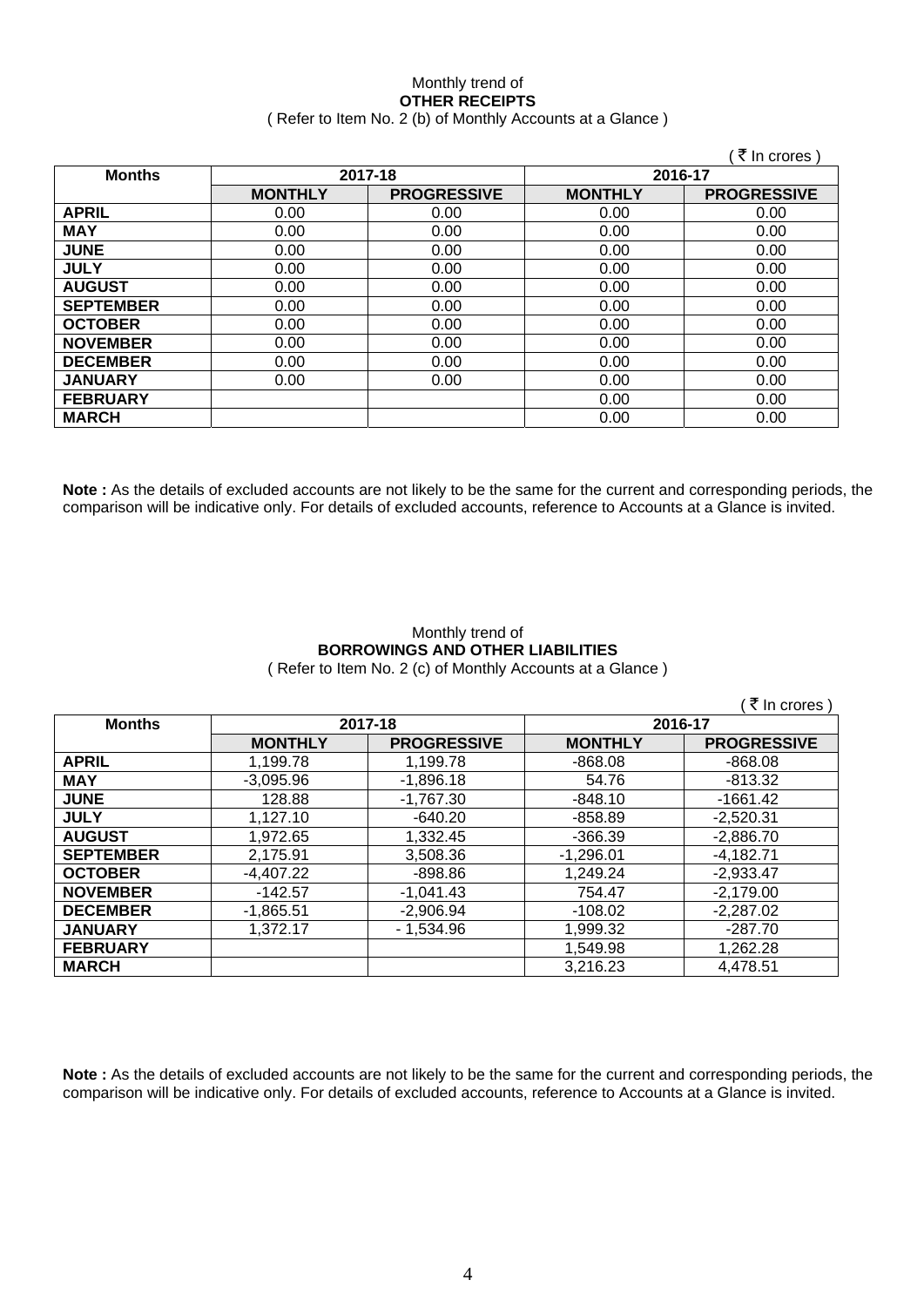# Monthly trend of **TOTAL RECEIPTS**

|  | (Refer to Item No. 3 of Monthly Accounts at a Glance) |  |
|--|-------------------------------------------------------|--|
|--|-------------------------------------------------------|--|

|                  |                |                    |                | ₹ In crores)       |
|------------------|----------------|--------------------|----------------|--------------------|
| <b>Months</b>    |                | 2017-18            | 2016-17        |                    |
|                  | <b>MONTHLY</b> | <b>PROGRESSIVE</b> | <b>MONTHLY</b> | <b>PROGRESSIVE</b> |
| <b>APRIL</b>     | 2,479.31       | 2,479.31           | 1,919.47       | 1,919.47           |
| <b>MAY</b>       | 2,405.21       | 4,884.52           | 3,218.11       | 5,137.57           |
| <b>JUNE</b>      | 4,075.54       | 8,960.06           | 2,495.75       | 7,633.33           |
| <b>JULY</b>      | 5,176.32       | 14,136.38          | 2,665.95       | 10,299.28          |
| <b>AUGUST</b>    | 5,036.60       | 19,172.98          | 4,026.52       | 14,325.80          |
| <b>SEPTEMBER</b> | 5,946.82       | 25,119.80          | 3,325.66       | 17,651.46          |
| <b>OCTOBER</b>   | 471.26         | 25,591.06          | 4,197.90       | 21,849.36          |
| <b>NOVEMBER</b>  | 3,787.68       | 29,378.74          | 3,263.71       | 25,113.07          |
| <b>DECEMBER</b>  | 2,793.04       | 32,171.78          | 4,955.55       | 30,068.62          |
| <b>JANUARY</b>   | 4,836.05       | 37,007.83          | 4,335.41       | 34,404.03          |
| <b>FEBRUARY</b>  |                |                    | 4,599.90       | 39,003.93          |
| <b>MARCH</b>     |                |                    | 14,611.27      | 53,615.20          |

**Note** : As the details of excluded accounts are not likely to be the same for the current and corresponding periods, the comparison will be indicative only. For details of excluded accounts, reference to Accounts at a Glance is invited.

## Monthly trend of **EXPENDITURE ON INTEREST PAYMENT**

( Refer to Item No. 4 (a) of Monthly Accounts at a Glance )

|                  |                |                    |                | ₹ In crores        |
|------------------|----------------|--------------------|----------------|--------------------|
| <b>Months</b>    |                | 2017-18            |                | 2016-17            |
|                  | <b>MONTHLY</b> | <b>PROGRESSIVE</b> | <b>MONTHLY</b> | <b>PROGRESSIVE</b> |
| <b>APRIL</b>     | 115.65         | 115.65             | 103.52         | 103.52             |
| <b>MAY</b>       | 32.94          | 148.59             | 317.46         | 420.98             |
| <b>JUNE</b>      | 203.98         | 352.57             | -79.86         | 341.12             |
| <b>JULY</b>      | 189.05         | 541.62             | 164.90         | 506.02             |
| <b>AUGUST</b>    | 254.39         | 796.01             | 237.59         | 743.61             |
| <b>SEPTEMBER</b> | 352.36         | 1,148.37           | 347.06         | 1,090.67           |
| <b>OCTOBER</b>   | 56.36          | 1,204.73           | 112.28         | 1,202.95           |
| <b>NOVEMBER</b>  | 198.86         | 1,403.59           | 80.42          | 1,283.37           |
| <b>DECEMBER</b>  | 187.61         | 1,591.20           | 131.78         | 1415.15            |
| <b>JANUARY</b>   | 209.73         | 1,800.93           | 193.15         | 1,608.30           |
| <b>FEBRUARY</b>  |                |                    | 261.49         | 1,869.79           |
| <b>MARCH</b>     |                |                    | 408.14         | 2,277.93           |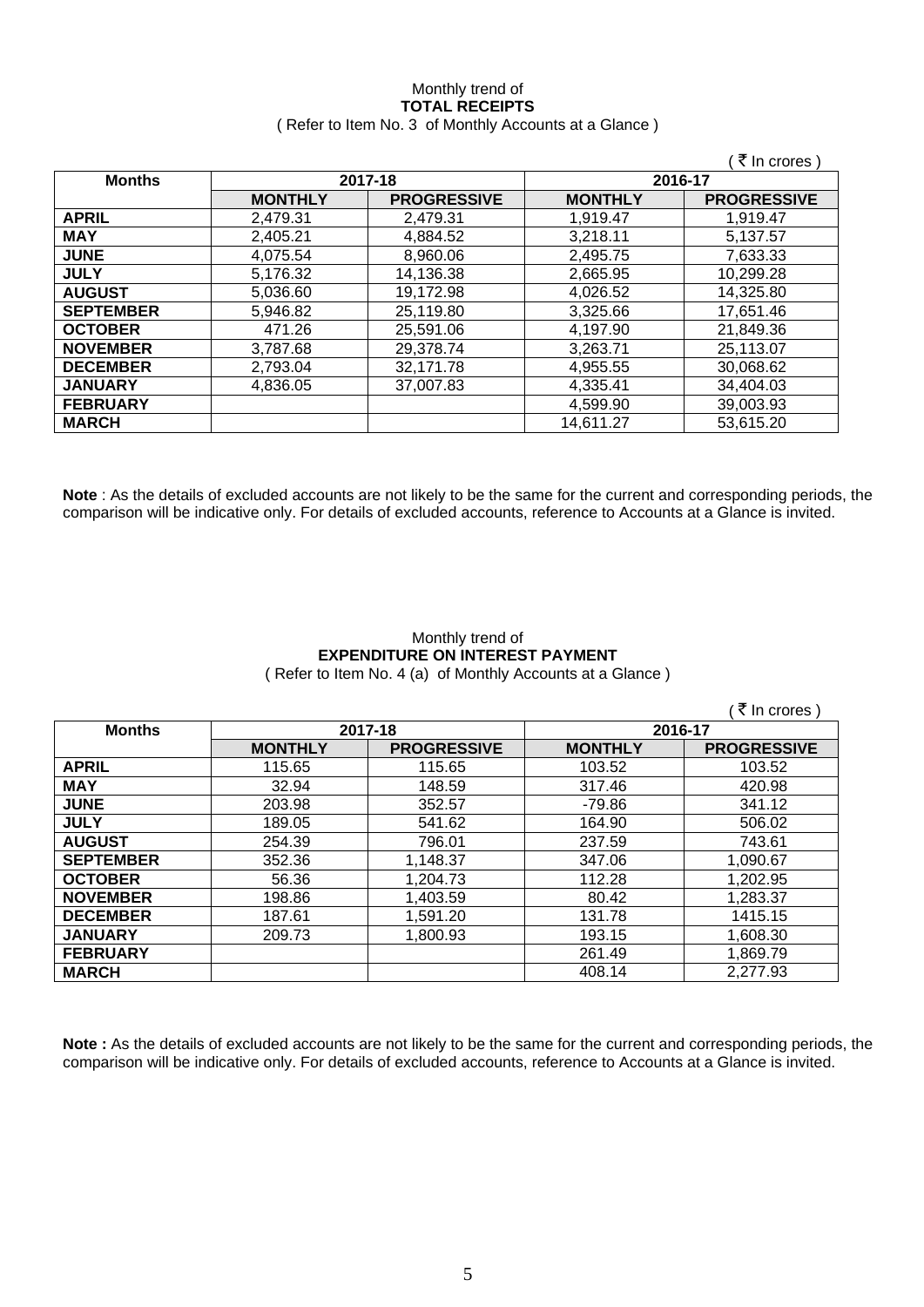### Monthly trend of **REVENUE EXPENDITURE**  ( Refer to Item No. 4 of Monthly Accounts at a Glance )

|                  |                |                    |                | ( ₹ In crores )    |
|------------------|----------------|--------------------|----------------|--------------------|
| <b>Months</b>    |                | 2017-18            |                | 2016-17            |
|                  | <b>MONTHLY</b> | <b>PROGRESSIVE</b> | <b>MONTHLY</b> | <b>PROGRESSIVE</b> |
| <b>APRIL</b>     | 2,448.53       | 2,448.53           | 1,914.34       | 1,914.34           |
| <b>MAY</b>       | 2,367.63       | 4,816.16           | 3,033.16       | 4,947.50           |
| <b>JUNE</b>      | 3,928.76       | 8,744.92           | 2,399.21       | 7,346.71           |
| <b>JULY</b>      | 4.880.04       | 13,624.96          | 2,434.50       | 9,781.21           |
| <b>AUGUST</b>    | 4,634.74       | 18,259.70          | 3,803.68       | 13,584.89          |
| <b>SEPTEMBER</b> | 5.716.28       | 23.975.98          | 2.997.54       | 16.582.43          |
| <b>OCTOBER</b>   | 24.21          | 24,000.19          | 3.723.35       | 20,305.78          |
| <b>NOVEMBER</b>  | 3,566.69       | 27,566.88          | 3,084.90       | 23,390.68          |
| <b>DECEMBER</b>  | 2,654.82       | 30,221.70          | 4,548.26       | 27,938.94          |
| <b>JANUARY</b>   | 4,466.61       | 34,688.31          | 3,823.97       | 31,762.91          |
| <b>FEBRUARY</b>  |                |                    | 4,010.77       | 35,773.68          |
| <b>MARCH</b>     |                |                    | 12,164.28      | 47,937.96          |

**Note :** As the details of excluded accounts are not likely to be the same for the current and corresponding periods, the comparison will be indicative only. For details of excluded accounts, reference to Accounts at a Glance is invited.

### Monthly trend of **CAPITAL EXPENDITURE**  ( Refer to Item No. 5 of Monthly Accounts at a Glance )

|                  |                |                    |                | ं ₹ In crores )    |
|------------------|----------------|--------------------|----------------|--------------------|
| <b>Months</b>    | 2017-18        |                    | 2016-17        |                    |
|                  | <b>MONTHLY</b> | <b>PROGRESSIVE</b> | <b>MONTHLY</b> | <b>PROGRESSIVE</b> |
| <b>APRIL</b>     | 29.68          | 29.68              | 5.13           | 5.13               |
| <b>MAY</b>       | 37.58          | 67.26              | 184.95         | 190.08             |
| <b>JUNE</b>      | 146.63         | 213.89             | 96.39          | 286.47             |
| <b>JULY</b>      | 295.83         | 509.72             | 231.44         | 517.91             |
| <b>AUGUST</b>    | 400.53         | 910.25             | 222.83         | 740.74             |
| <b>SEPTEMBER</b> | 227.22         | 1,137.47           | 325.83         | 1,066.57           |
| <b>OCTOBER</b>   | 445.09         | 1,582.56           | 463.85         | 1,530.42           |
| <b>NOVEMBER</b>  | 193.17         | 1,775.73           | 178.26         | 1,708.68           |
| <b>DECEMBER</b>  | 88.22          | 1,863.95           | 344.04         | 2,052.72           |
| <b>JANUARY</b>   | 347.04         | 2,210.99           | 477.44         | 2,530.16           |
| <b>FEBRUARY</b>  |                |                    | 271.09         | 2,801.25           |
| <b>MARCH</b>     |                |                    | 2,376.58       | 5,177.83           |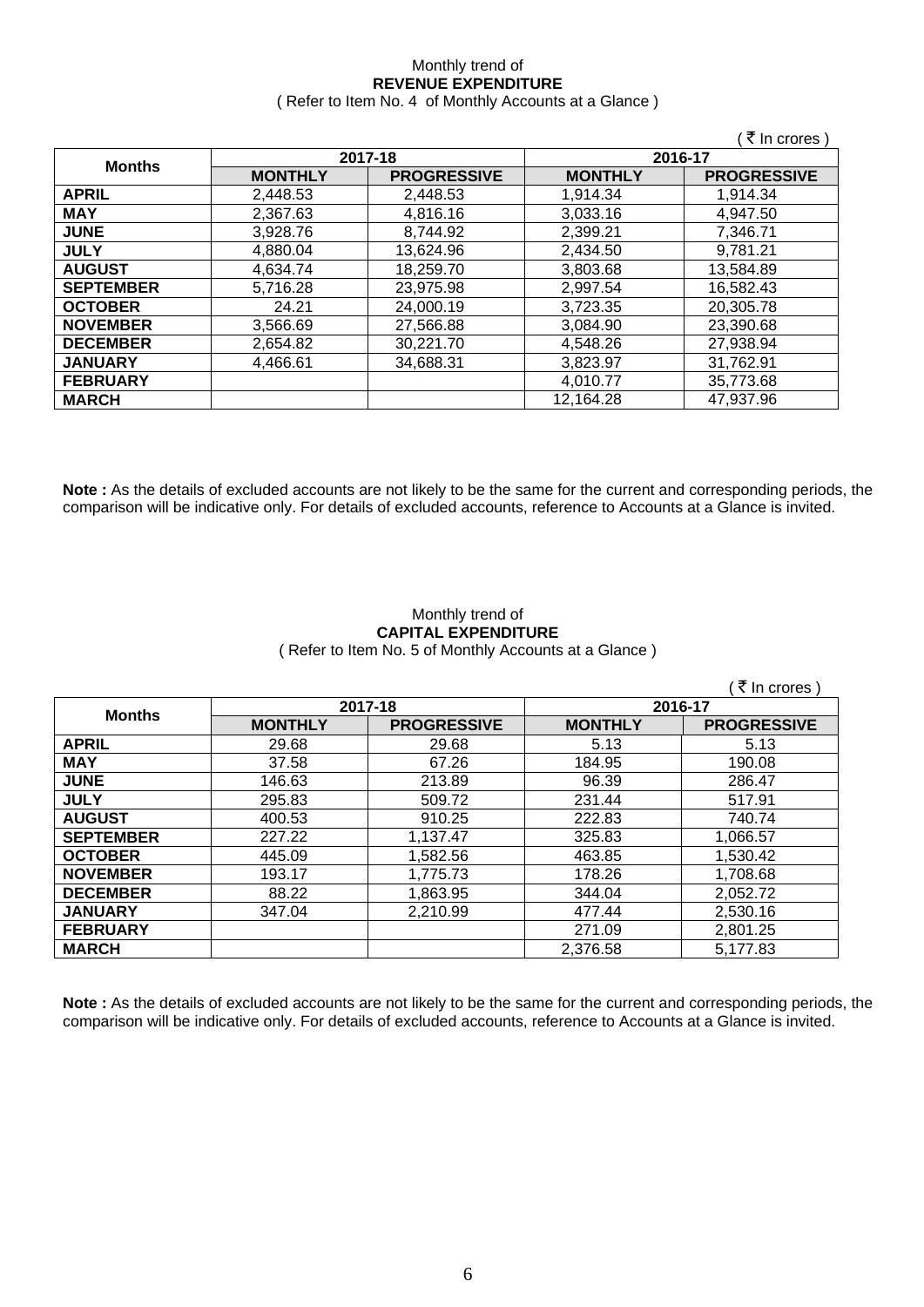### Monthly trend of **LOANS AND ADVANCES DISBURSED**  ( Refer to Item No. 6 of Monthly Accounts at a Glance )

|                  |                |                    |                | ∶ <i>₹</i> In crores ) |
|------------------|----------------|--------------------|----------------|------------------------|
| <b>Months</b>    | 2017-18        |                    | 2016-17        |                        |
|                  | <b>MONTHLY</b> | <b>PROGRESSIVE</b> | <b>MONTHLY</b> | <b>PROGRESSIVE</b>     |
| <b>APRIL</b>     | 1.10           | 1.10               | 0.00           | 0.00                   |
| <b>MAY</b>       | 0.00           | 1.10               | 0.00           | 0.00                   |
| <b>JUNE</b>      | 0.15           | 1.25               | 0.15           | 0.15                   |
| <b>JULY</b>      | 0.45           | 1.70               | 0.01           | 0.16                   |
| <b>AUGUST</b>    | 1.33           | 3.03               | 0.01           | 0.17                   |
| <b>SEPTEMBER</b> | 3.32           | 6.35               | 2.29           | 2.46                   |
| <b>OCTOBER</b>   | 1.96           | 8.31               | 10.70          | 13.16                  |
| <b>NOVEMBER</b>  | 27.82          | 36.13              | 0.55           | 13.71                  |
| <b>DECEMBER</b>  | 0.00           | 36.13              | 63.25          | 76.96                  |
| <b>JANUARY</b>   | 22.40          | 58.53              | 34.00          | 110.96                 |
| <b>FEBRUARY</b>  |                |                    | 318.04         | 429.00                 |
| <b>MARCH</b>     |                |                    | 70.41          | 499.41                 |

**Note :** As the details of excluded accounts are not likely to be the same for the current and corresponding periods, the comparison will be indicative only. For details of excluded accounts, reference to Accounts at a Glance is invited.

### Monthly trend of **Appropriation to Contingency Fund**  ( Refer to Item No. 7 of Monthly Accounts at a Glance )

|                  |                |                    |                | ∶ ₹ In crores )    |         |  |
|------------------|----------------|--------------------|----------------|--------------------|---------|--|
| <b>Months</b>    | 2017-18        |                    |                |                    | 2016-17 |  |
|                  | <b>MONTHLY</b> | <b>PROGRESSIVE</b> | <b>MONTHLY</b> | <b>PROGRESSIVE</b> |         |  |
| <b>APRIL</b>     | 0.00           | 0.00               | 0.00           | 0.00               |         |  |
| <b>MAY</b>       | 0.00           | 0.00               | 0.00           | 0.00               |         |  |
| <b>JUNE</b>      | 0.00           | 0.00               | 0.00           | 0.00               |         |  |
| <b>JULY</b>      | 0.00           | 0.00               | 0.00           | 0.00               |         |  |
| <b>AUGUST</b>    | 0.00           | 0.00               | 0.00           | 0.00               |         |  |
| <b>SEPTEMBER</b> | 0.00           | 0.00               | 0.00           | 0.00               |         |  |
| <b>OCTOBER</b>   | 0.00           | 0.00               | 0.00           | 0.00               |         |  |
| <b>NOVEMBER</b>  | 50.00          | 50.00              | 0.00           | 0.00               |         |  |
| <b>DECEMBER</b>  | 0.00           | 50.00              | 0.00           | 0.00               |         |  |
| <b>JANUARY</b>   | 0.00           | 50.00              | 0.00           | 0.00               |         |  |
| <b>FEBRUARY</b>  |                |                    | 0.00           | 0.00               |         |  |
| <b>MARCH</b>     |                |                    | 0.00           | 0.00               |         |  |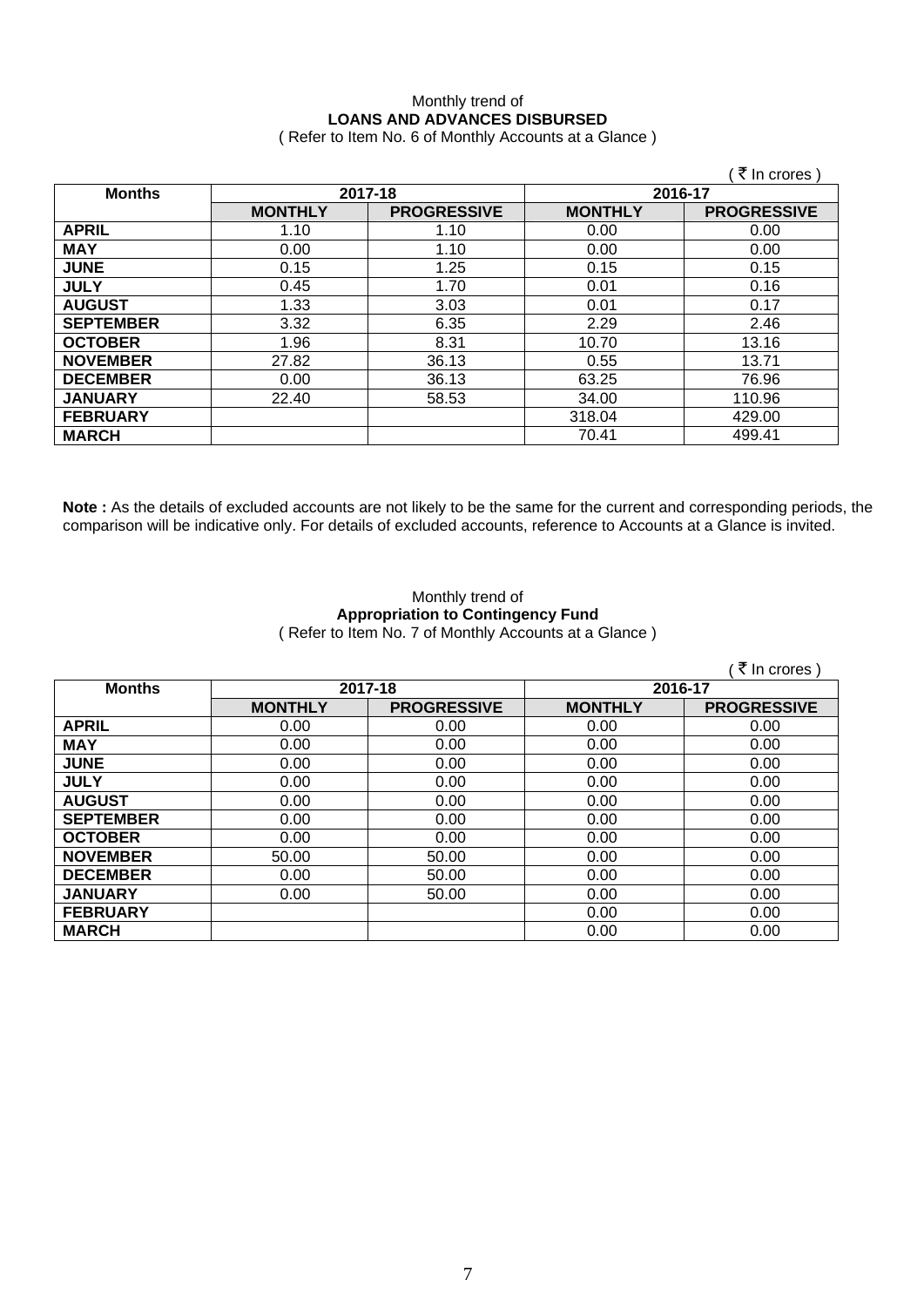## Monthly trend of **TOTAL EXPENDITURE**

|  | (Refer to Item No. 8 of Monthly Accounts at a Glance) |
|--|-------------------------------------------------------|
|--|-------------------------------------------------------|

|                  |                |                    |                | (₹ In crores)      |
|------------------|----------------|--------------------|----------------|--------------------|
| <b>Months</b>    | 2017-18        |                    | 2016-17        |                    |
|                  | <b>MONTHLY</b> | <b>PROGRESSIVE</b> | <b>MONTHLY</b> | <b>PROGRESSIVE</b> |
| <b>APRIL</b>     | 2,479.31       | 2,479.31           | 1,919.47       | 1,919.47           |
| <b>MAY</b>       | 2,405.21       | 4,884.52           | 3,218.11       | 5,137.58           |
| <b>JUNE</b>      | 4,075.54       | 8,960.06           | 2,495.75       | 7,633.33           |
| <b>JULY</b>      | 5,176.32       | 14,136.38          | 2,665.95       | 10,299.28          |
| <b>AUGUST</b>    | 5,036.60       | 19,172.98          | 4,026.52       | 14,325.80          |
| <b>SEPTEMBER</b> | 5,946.82       | 25,119.80          | 3,325.66       | 17,651.46          |
| <b>OCTOBER</b>   | 471.26         | 25,591.06          | 4,197.90       | 21,849.36          |
| <b>NOVEMBER</b>  | 3,787.68       | 29,378.74          | 3,263.71       | 25,113.07          |
| <b>DECEMBER</b>  | 2,793.04       | 32,171.78          | 4,955.55       | 30,068.62          |
| <b>JANUARY</b>   | 4,836.05       | 37,007.83          | 4,335.41       | 34,404.03          |
| <b>FEBRUARY</b>  |                |                    | 4,599.90       | 39,003.93          |
| <b>MARCH</b>     |                |                    | 14,611.27      | 53,615.20          |

**Note :** As the details of excluded accounts are not likely to be the same for the current and corresponding periods, the comparison will be indicative only. For details of excluded accounts, reference to Accounts at a Glance is invited.

### Monthly trend of **REVENUE SURPLUS (+) / DEFICIT (-)**  ( Refer to Item No. 9 of Monthly Accounts at a Glance )

|                  |                |                    |                | (₹ In crores)      |
|------------------|----------------|--------------------|----------------|--------------------|
| <b>Months</b>    | 2017-18        |                    | 2016-17        |                    |
|                  | <b>MONTHLY</b> | <b>PROGRESSIVE</b> | <b>MONTHLY</b> | <b>PROGRESSIVE</b> |
| <b>APRIL</b>     | $-1,170.06$    | $-1,170.06$        | 872.80         | 872.80             |
| <b>MAY</b>       | 3,133.26       | 1,963.20           | 129.15         | 1,001.95           |
| <b>JUNE</b>      | 17.40          | 1980.60            | 943.64         | 1,945.59           |
| <b>JULY</b>      | $-831.15$      | 1,149.45           | 1,077.20       | 3,022.79           |
| <b>AUGUST</b>    | $-1,571.11$    | $-421.66$          | 588.87         | 3,611.66           |
| <b>SEPTEMBER</b> | $-1,945.75$    | $-2,367.41$        | 1,623.90       | 5,235.56           |
| <b>OCTOBER</b>   | 4,854.14       | 2,486.73           | $-774.91$      | 4,460.65           |
| <b>NOVEMBER</b>  | 363.26         | 2,849.99           | $-575.88$      | 3,884.77           |
| <b>DECEMBER</b>  | 2,003.26       | 4,853.25           | 512.43         | 4,397.20           |
| <b>JANUARY</b>   | $-1,002.73$    | 3,850.52           | $-1,488.49$    | 2,908.71           |
| <b>FEBRUARY</b>  |                |                    | $-961.01$      | 1,947.70           |
| <b>MARCH</b>     |                |                    | -769.60        | 1,178.10           |